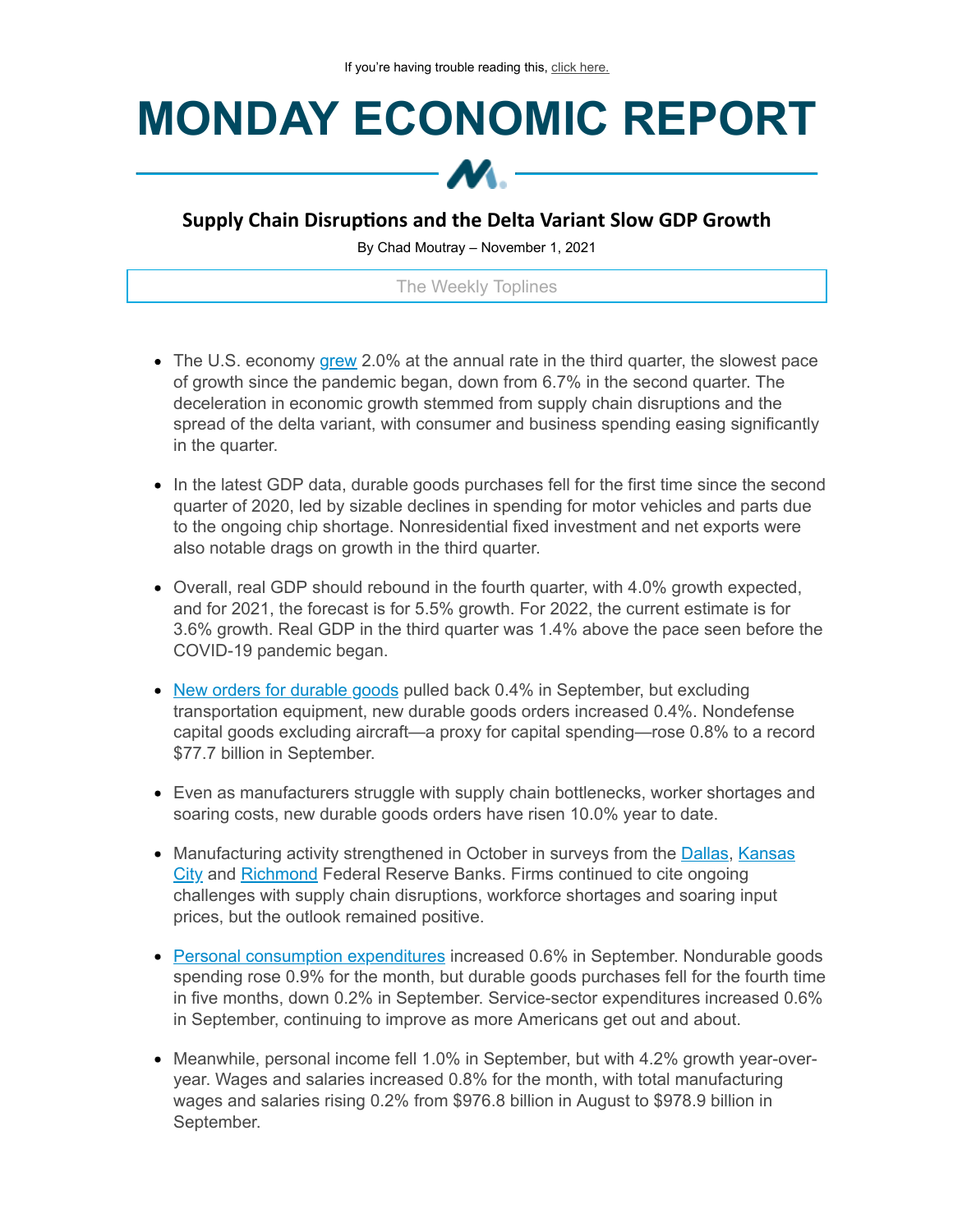- More importantly, total wages and salaries have increased 9.3% year-over-year, with manufacturing data up 10.1% since September 2020.
- In the personal income data, total unemployment insurance dropped from \$352.3 billion in August to \$97.7 billion in September, the lowest since March 2020. Meanwhile, initial and continuing [unemployment](https://click.email.nam.org/?qs=653d2d4edf3836327fa56ddb7d00c20a5e429c0472e0b50c17c8667029862df7ad5a66bb6a256e51ab0f978236cebf3415f8f93ea6a9e9f9) insurance claims both fell to postpandemic lows in the latest figures.
- The Index of [Consumer](https://click.email.nam.org/?qs=653d2d4edf38363289823fe3686acabd61ecb20abfaa0a96515b099a12f396974eabd31f79df5b0c0f11ca3742f9949f0c9e2ea13afddaa1) Sentiment declined from 72.8 in September to 71.7 in October, but edging up from the previous estimate of 71.4, according to preliminary data from the University of Michigan and Thomson Reuters. Consumers continued to cite inflation as a key concern.
- The PCE [deflator](https://click.email.nam.org/?qs=653d2d4edf38363216a3ecf73eb52abb1718c70fa62b0f6f8f16a0f53006c15cc7c65f304416342e95def81c7dc1419f8f3d6e2e5b5ca635) rose 0.3% in September, with food and energy prices up 1.1% and 1.3%, respectively. Excluding food and energy prices, the PCE deflator increased 0.2% in September, the slowest monthly pace of growth since February.
- Nonetheless, the PCE deflator has risen 4.4% year-over-year, the greatest increase since January 1991. Core inflation has increased 3.6% since September 2020, remaining the fastest pace of inflation since May 1991.
- I expect the Federal Open Market Committee to announce that it will start tapering its asset purchases at its Nov. 2–3 meeting (this week), with a possible interest rate hike in mid-2022.



## **Contributions to Percentage Change in** Third Ouarter 2021 Real GDP Growth

Economic Indicators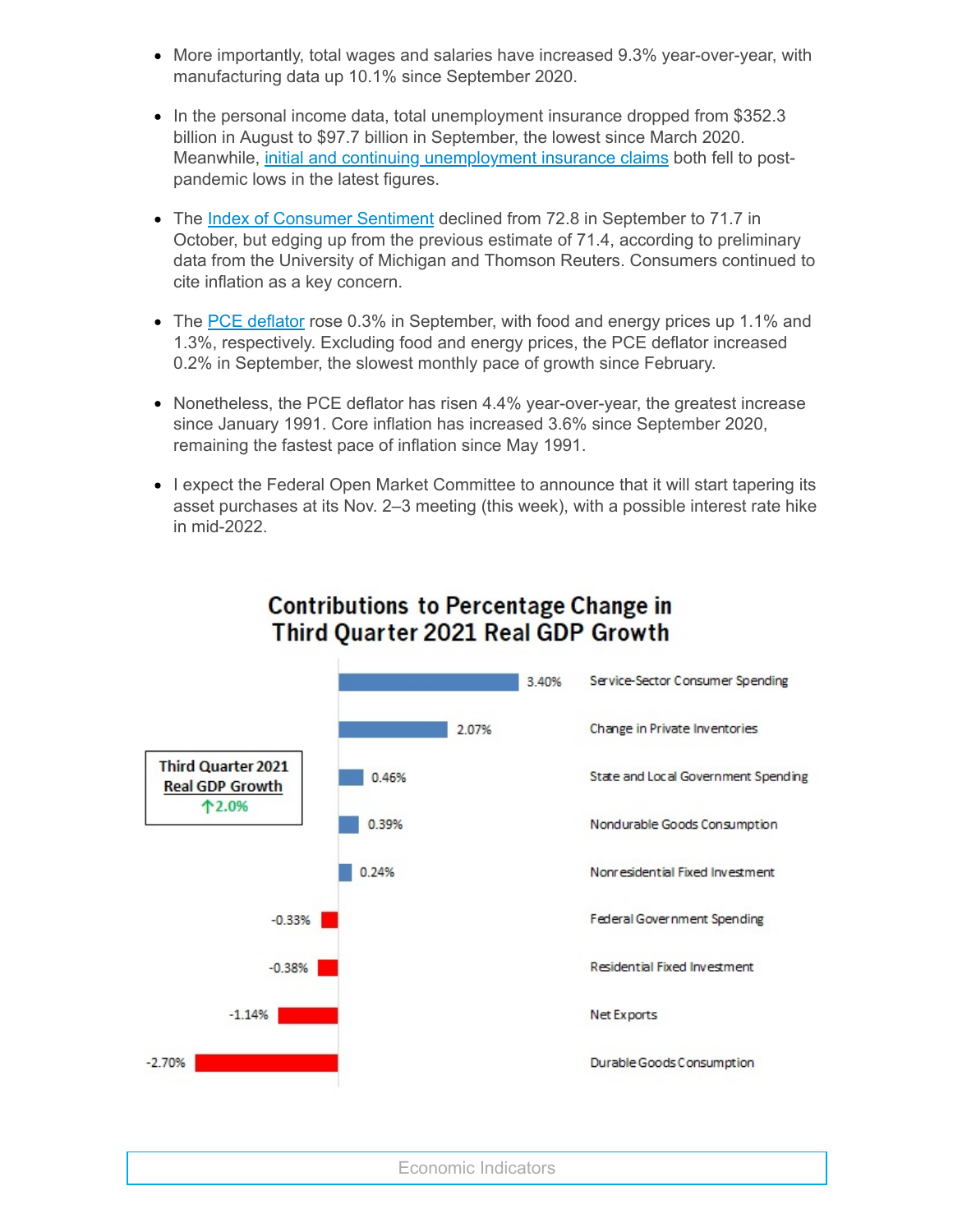**Last Week's Indicators:** *(Summaries Appear Below)*

**Monday, October 25** *Chicago Fed National Activity Index Dallas Fed Manufacturing Survey*

**Tuesday, October 26** *Conference Board Consumer Confidence New Home Sales Richmond Fed Manufacturing Survey*

**Wednesday, October 27** *Durable Goods Orders and Shipments International Trade in Goods (Preliminary)*

**Thursday, October 28** *Gross Domestic Product Kansas City Fed Manufacturing Survey Weekly Initial Unemployment Claims*

## **Friday, October 29** *Employment Cost Index Personal Consumption Expenditures Deflator Personal Income and Spending University of Michigan Consumer Sentiment (Revision)*

**This Week's Indicators:**

**Monday, November 1** *Construction Spending ISM® Manufacturing Purchasing Managers' Index®*

**Tuesday, November 2** *None*

**Wednesday, November 3** *ADP National Employment Report Factory Orders and Shipments FOMC Monetary Policy Statement*

**Thursday, November 4** *International Trade Report Productivity and Costs Weekly Initial Unemployment Claims*

**Friday, November 5** *BLS National Employment Report*

Deeper Dive

**Chicago Fed [National](https://click.email.nam.org/?qs=653d2d4edf3836326e048b9596ffca9de7b5cb45e99c6e71d919f2a29636753a287dd56e80a65792bc8d2fcec8839a1bfcb8dc21f9776bed) Activity Index:** The U.S. economy contracted in September, declining for the first time since April, according to the Chicago Federal Reserve Bank. The National Activity Index fell from 0.05 in August to -0.13 in September, and the three-month moving average declined from 0.38 to 0.25. Positive index readings suggest that the U.S. economy is growing above trend, and as such, the three-month moving average suggests that the national economy continues to expand overall despite pulling back in September.

The weaker data stemmed largely from decreases in production-related indicators, which subtracted 0.37 in September after being a drag of 0.08 in August. Manufacturing production fell 0.7% in September, decreasing on supply chain and workforce challenges, including a large decline in motor vehicles and parts due to the ongoing chip shortage. At the same time, indicators for employment, personal consumption and housing were positive contributors to the NAI in September.

**[Conference](https://click.email.nam.org/?qs=653d2d4edf383632a777bc66d3c2fdaa9a6262d74650042b7bf54e56845d5fe83630e2f264df3ec821f25cb0e2e0f9a16206f05be0a1c83b) Board Consumer Confidence:** Consumer confidence ticked higher in the latest data, rising from 109.8 in September to 113.8 in October, according to the Conference Board. Americans felt more upbeat about the current and future economy, with consumers more willing to make purchases and travel. With that said, consumer confidence remains lower today than in June, dampened by recent concerns about the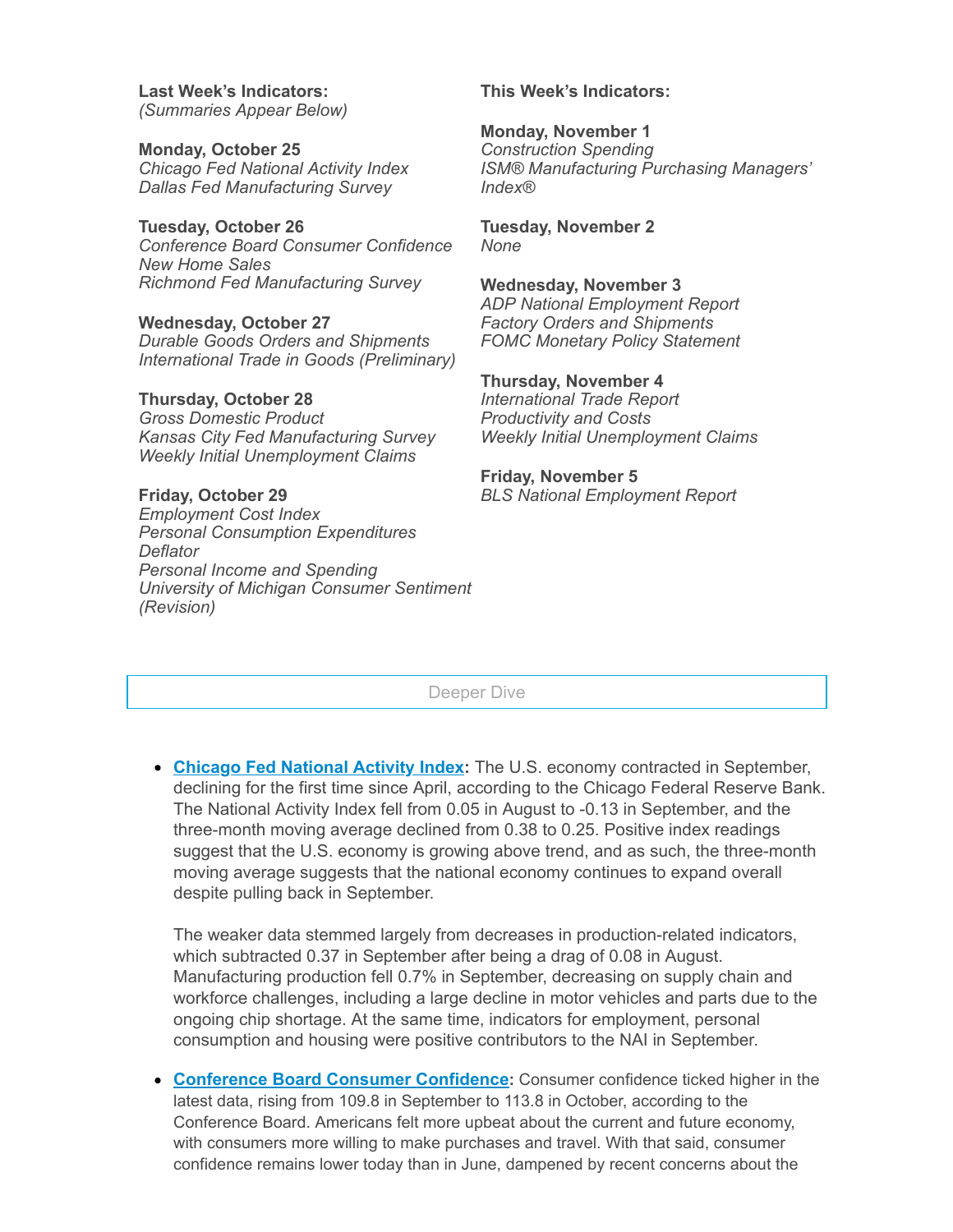spread of the delta variant and on inflationary worries.

Nonetheless, the underlying data in October were encouraging. The percentage of respondents suggesting that business conditions were "good" edged up from 18.6% to 19.1%, while the percentage feeling that conditions were "bad" dipped from 25.3% to 24.9%. At the same time, the percentage of respondents suggesting jobs were "plentiful" fell from 56.5% to 55.6%, while those saying jobs were "hard to get" dropped from 13.0% to 10.6%.

Regarding the outlook, the percentage of consumers anticipating better business conditions over the next six months improved from 21.7% to 24.3%, while those predicting a worsening of conditions increased from 17.6% to 21.1%. Meanwhile, the percentage of respondents expecting more jobs in the next six months jumped from 21.3% to 25.4%, while those expecting fewer jobs decreased from 19.9% to 18.3%. Along those lines, 18.7% of consumers predicted higher incomes in the months ahead, up from 16.9%, with the percentage anticipating reduced incomes inching down from 11.4% to 11.3%.

**Dallas Fed [Manufacturing](https://click.email.nam.org/?qs=653d2d4edf383632d9e6e154b3819ff9466a0bf5bf2e931d66e730354e314b2cf9791027dd1ce79b2cc9dd54e81e8f71517e0c5998b46eba) Survey:** Manufacturing activity rebounded in October after slowing materially in September. The composite index of general business conditions rose from 4.6 in September to 14.6 in October, buoyed by improvements in new orders, employment, wages and capital expenditures. At the same time, shipments, capacity utilization and hours worked eased somewhat in October, and the sample comments continued to note ongoing challenges with supply chain disruptions, workforce shortages and soaring input prices. The index for raw material costs decelerated somewhat in October but remained not far from the record high. Meanwhile, the index for finished goods jumped from 44.0 to 49.8, an all-time high.

Looking ahead, manufacturers in the Texas district remained positive in their outlook for the next six months, with the forward-looking composite measure increasing from 11.5 to 15.0. Optimism about growth in new orders, production and shipments strengthened in the latest data, but hiring and capital spending expectations softened a little. Respondents anticipated wages and benefits to jump at the second-fastest pace in the survey's history, following August's reading (60.6), with that index up from 50.4 to 60.3.

**Durable Goods Orders and [Shipments](https://click.email.nam.org/?qs=653d2d4edf383632f64b449ca7eb5ca824d580a39cc89504cbc443a1856267555a001f8ec7e30209b635fdfc7b47059981dff1cd79730569):** New orders for durable goods pulled back 0.4% from a record \$262.3 billion in August to \$261.3 billion in September. Nondefense aircraft and parts orders, which can be highly volatile from month to month, fell 27.9% in September after jumping 63.9% in August. In addition, motor vehicles and parts sales dropped 2.9% for the month, with the chip shortage and supply chain issues continuing to challenge that sector. Excluding transportation equipment, new durable goods orders increased 0.4% in September.

Demand strengthened in September for machinery (up 1.1%), fabricated metal products (up 0.7%), primary metals (up 0.6%) and other durable goods (up 0.3%). In addition to automobiles and nondefense aircraft, other segments with declining orders in September included electrical equipment, appliances and components (down 0.5%) and computers and electronic products (down 0.3%), both of which have also struggled with chip shortages and supply chain disruptions. Nondefense capital goods excluding aircraft—a proxy for capital spending in the U.S. economy—rose 0.8% from \$77.1 billion in August to a record \$77.7 billion in September.

Despite some weaknesses in the transportation equipment sector, the durable goods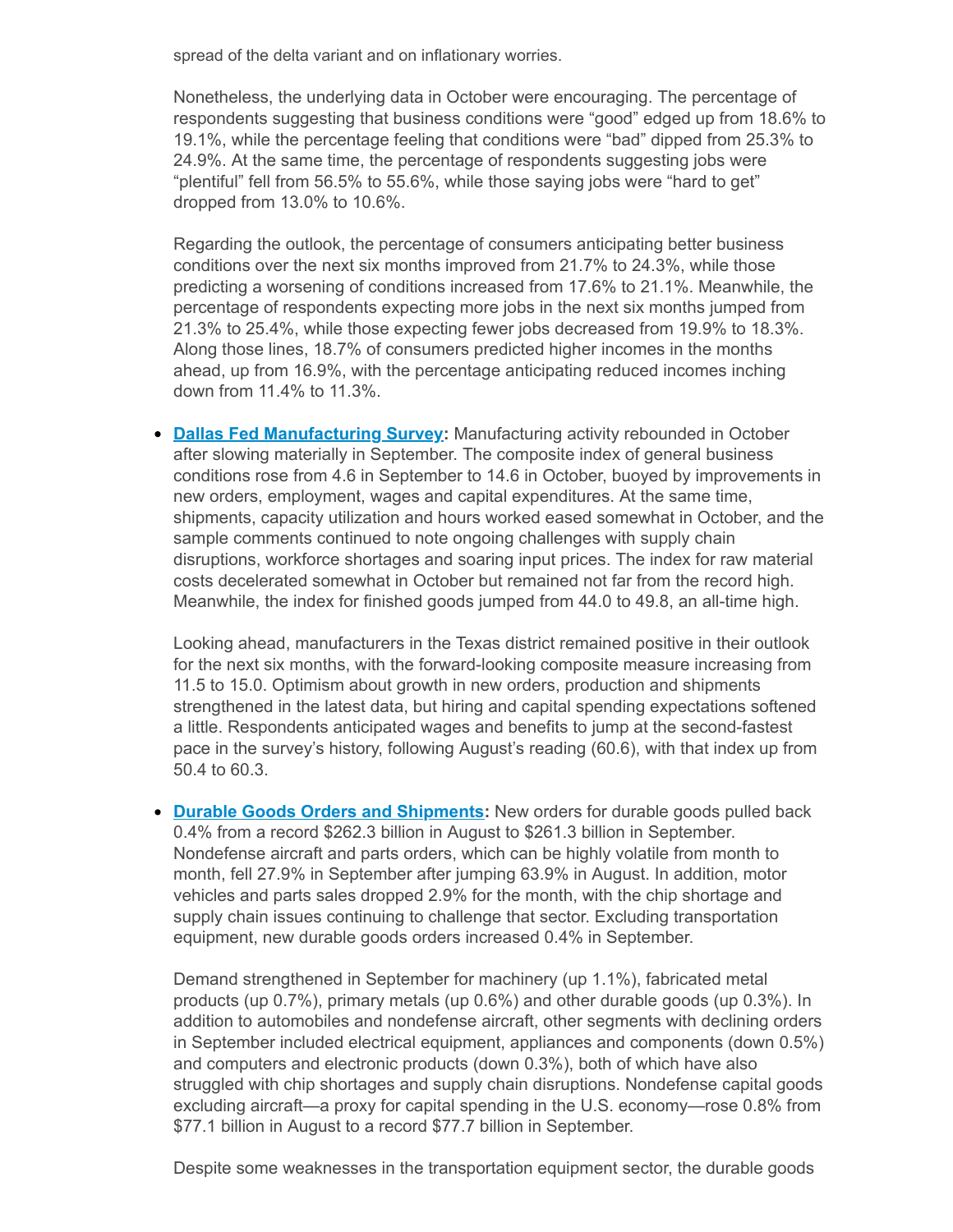data continue to reflect a strong upward trend overall, even as manufacturers struggle with supply chain bottlenecks, worker shortages and soaring costs. Orders rose 10.0% year to date, or 9.6% with transportation equipment excluded. Similarly, core capital goods orders have grown 8.5% through the first three quarters of 2021.

Meanwhile, durable goods shipments rose 0.4% in September, bouncing back from the 0.5% decline in August. Shipments of motor vehicles and parts fell 2.3% for the month. With transportation equipment excluded, shipments of durable goods increased 1.0% in September to a new all-time high (\$184.5 billion). So far this year, durable goods shipments have risen 5.2%, or 10.1% excluding transportation equipment. In addition, core capital goods shipments increased 1.4% from \$74.9 billion to \$75.9 billion, an all-time high, with 8.4% growth year to date.

Even with sizable challenges, manufacturers remain upbeat in their assessments of the coming months, and these data are consistent with that, especially the phenomenal growth year to date and the new records set for core capital goods orders and shipments. This suggests broad-based growth in the durable goods sector outside of transportation equipment and in spite of lingering supply chain and workforce issues that have plagued the sector all year.

**[Employment](https://click.email.nam.org/?qs=653d2d4edf383632c7ced66e010084ebfec86df5f96bb2db07a1338c03ecc7fb6c13752508b118a10e7232361a4b0dbdf83092668a2a2b28) Cost Index:** Private manufacturing wages and salaries rose 1.2% in the third quarter, extending the 1.3% gain in the second quarter. That translated into 3.7% growth over the past 12 months, the fastest pace since the first quarter of 2001 (3.8%). For all private-sector employees, wages and salaries increased 1.6% in the third quarter, up from 1.0% in the second quarter, with 4.6% growth year-over-year, an all-time high for a series dating to the beginning of 2001.

Benefits costs for manufacturing employees increased 1.6% in the third quarter, a four-year high and up from 0.4% in the prior quarter. On a year-over-year basis, benefits have risen 3.1%, the highest since the second quarter of 2018. Overall, total manufacturing compensation rose 1.4% for the quarter, or 3.6% year-over-year, the highest since the second quarter of 2005.

**Gross [Domestic](https://click.email.nam.org/?qs=653d2d4edf38363287a433474899073ce02a24d4d7f41d2a80e8694970c244a85be4e9f14f505618dbcb113f3efe395846a6d5070a1b26cb) Product:** The U.S. economy grew 2.0% at the annual rate in the third quarter, the slowest pace of growth since the pandemic began, down from 6.7% in the second quarter. The deceleration in economic growth stemmed from supply chain disruptions and the spread of the delta variant, with consumer and business spending easing significantly in the quarter. Durable goods purchases fell for the first time since the second quarter of 2020, led by sizable declines in spending for motor vehicles and parts due to the ongoing chip shortage. Nonresidential fixed investment and net exports were also notable drags on growth in the third quarter.

Overall, real GDP should rebound in the fourth quarter, with 4.0% growth expected, and for 2021, the forecast is for 5.5% growth. For 2022, the current estimate is for 3.6% growth. At \$19.465 billion, real GDP in the third quarter was 1.4% above the pace seen at the end of 2019, or before the COVID-19 pandemic began.

Here is a breakdown of the major categories:

o Personal consumption expenditures: Goods spending plummeted 9.2% at the annual rate in the third quarter, the first decline of the year and down from 13.0% growth in the second quarter. Durable goods spending fell 26.2% in the third quarter, the largest quarterly decrease since the fourth quarter of 2008, led by motor vehicles and parts declines. In contrast, nondurable goods and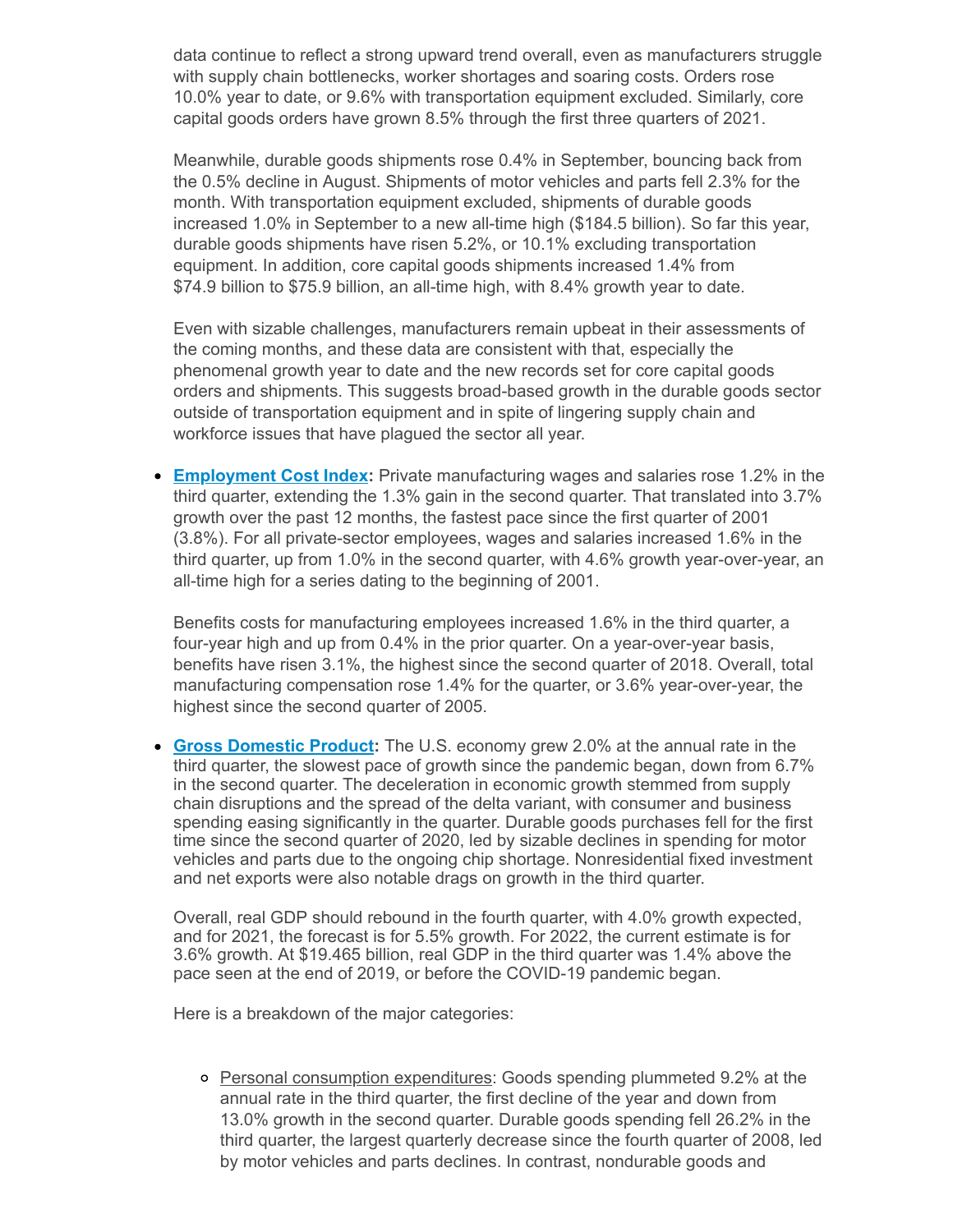service-sector spending rose 2.6% and 7.9%, respectively, albeit also with easing from the second quarter.

Overall, personal consumption expenditures added 1.09 percentage points to top-line growth in the third quarter, with nondurable goods and services adding 3.79 percentage points but durable goods dragging down the headline number by 2.70 percentage points.

Gross private domestic investment: Nonresidential fixed investment rose 1.8% at the annual rate in the third quarter, slowing from 9.2% growth in the second quarter. Investments in intellectual property products were a bright spot, rising 12.2%, which should assist with productivity growth moving forward. In contrast, businesses spent less on equipment and structures, declining 3.2% and 7.3% in the quarter, respectively. Residential spending fell for the second consecutive quarter, down 7.7% in the third quarter. Overall, nonresidential fixed investment contributed 0.24 percentage points to real GDP growth in the quarter, but residential spending subtracted 0.38 percentage points.

After declining in the first and second quarters, inventory spending rebounded in the third quarter, adding 2.07 percentage points to headline growth.

o Net exports: Exports of goods and services fell 2.5% at the annual rate in the third quarter, with goods exports down 5.1% and service-sector exports up 3.8%. At the same time, imports of goods and services jumped 6.1% in the third quarter, led by a 44.4% rebound in service-sector imports but with goods imports edging down 0.1%. In total, net exports subtracted 1.14 percentage points in the third quarter, serving as a drag on economic activity for the fifth straight quarter.

Year to date, goods exports have inched down 0.1%, but goods imports have increased a modest 3.6%, as the U.S. economy has recovered faster than some of its international peers. Along those lines, goods imports have risen 9.5% since the end of 2019 (or before the pandemic), with goods exports declining 4.6%.

- Government spending: Federal government spending decreased 4.7% at the annual rate in the third quarter, extending the 5.3% decline in the second quarter and subtracting 0.33 percentage points from real GDP. At the same time, state and local government spending increased 4.4% in the third quarter, the strongest reading since the first quarter of 2020, adding 0.46 percentage points to headline growth.
- **International Trade in Goods [\(Preliminary\):](https://click.email.nam.org/?qs=653d2d4edf383632f8955dda325ad199c8d53a39d325dd72bb53d70928af8d6b52a08d9bbcf8d7313d438bfbae81f1fed1a4c7c4f21607b9)** The goods trade deficit rose from \$88.16 billion in August to a record \$96.25 billion in September. This deficit has averaged nearly \$90 billion year to date in 2021, up from the annual averages of \$71.79 billion and \$76.84 billion in 2019 and 2020, respectively. In September, goods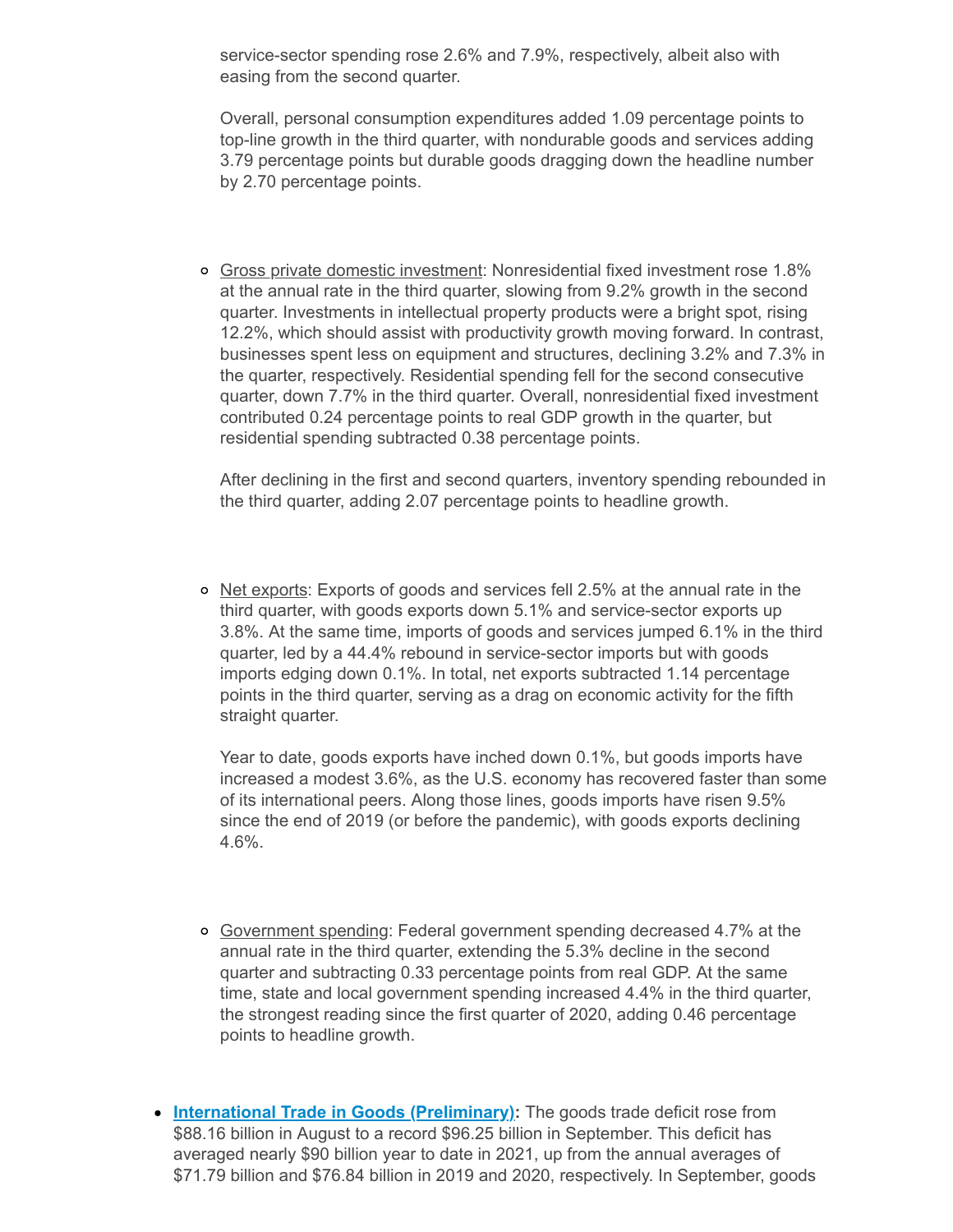exports plummeted from a record \$149.11 billion to \$142.15 billion, which was more than enough to outweigh the increase in goods imports from \$237.28 billion to \$238.40 billion.

In the latest data, the decrease in goods exports was led by significant reductions for industrial supplies (down \$5.69 billion) and capital goods (down \$1.56 billion). Meanwhile, stronger imports for capital goods (up \$2.27 billion), other goods (up \$807 million) and industrial supplies (up \$703 million) were enough to offset declines for automotive vehicles (down \$2.15 billion) and consumer goods (down \$436 million). Final data, which will also include the service-sector trade surplus, will be released Nov. 4.

**Kansas City Fed [Manufacturing](https://click.email.nam.org/?qs=653d2d4edf383632080c7f6867f942611da1774721119dc15c79a07c3378b769afedc6bc01e506682720179e57126e5495c294eeb545f5f4) Survey:** Manufacturing activity continued to expand solidly, with the composite index of general business conditions rising from 22 in September to 31 in October, the best reading since April. New orders, production, shipments, employment, the average employee workweek and exports each strengthened in October, which was encouraging. Yet, the sample comments once again noted supply chain and logistics constraints, workforce shortages and rising input costs. At the same time, the index for raw material prices jumped from 80 to 87, a new record high.

In special questions, 95% of respondents said they were facing challenges with supply chain disruptions, with more firms delaying projects, raising prices, increasing inventories and turning away businesses. Nearly 70% said they were diversifying suppliers. Fifty-six percent of firms anticipated rising material costs and supply chain issues to linger for at least 6 to 12 months, with 36% seeing them not improving until at least 12 months from now.

Meanwhile, respondents continued to feel very upbeat about additional growth over the next six months, but with the forward-looking composite index edging down from 35 in September to 34 in October. It remained not far from the record 37 in June. Respondents expected input prices to remain very elevated, with the forward-looking measure rising from 79 to 85, an all-time high. Respondents anticipated supplier delivery times to rise at the fastest pace on record. More favorably, respondents predicted capital expenditures to increase at the strongest rate since September 2018.

**New [Home](https://click.email.nam.org/?qs=653d2d4edf383632ccb35ab970a2fcad41a07743c41d4c447530b0177b21fe5cf917621bed78afbddd0a3f16aefcd8c418613bf37d5ba9fc) Sales:** New single-family home sales soared 14.0% from 702,000 units at the annual rate in August to 800,000 units in September, the best pace since March. In the latest figures, sales increased in every region of the country except for the Midwest. Despite the uptick, these data have trended lower since peaking at 993,000 units in January, which was the strongest pace since December 2006, largely on affordability issues, supply chain challenges and workforce shortages. With weaker data since January, new single-family home sales declined 17.6% year-over-year, down from 971,000 units in September 2020.

There were 5.7 months of supply on the market in September, down from 6.5 months in August but up from just 3.6 months in January. The median sales price for new homes was \$408,800, a new record and up 18.7% from \$344,400 one year ago.

**Personal [Consumption](https://click.email.nam.org/?qs=653d2d4edf38363216a3ecf73eb52abb1718c70fa62b0f6f8f16a0f53006c15cc7c65f304416342e95def81c7dc1419f8f3d6e2e5b5ca635) Expenditures Deflator:** The PCE deflator rose 0.3% in September, mirroring the gain in August. Food and energy prices increased 1.1% and 1.3% for the month, respectively. Excluding food and energy prices, the PCE deflator increased 0.2% in September, the slowest monthly pace of growth since February. Nonetheless, the PCE deflator has risen 4.4% year-over-year, the greatest increase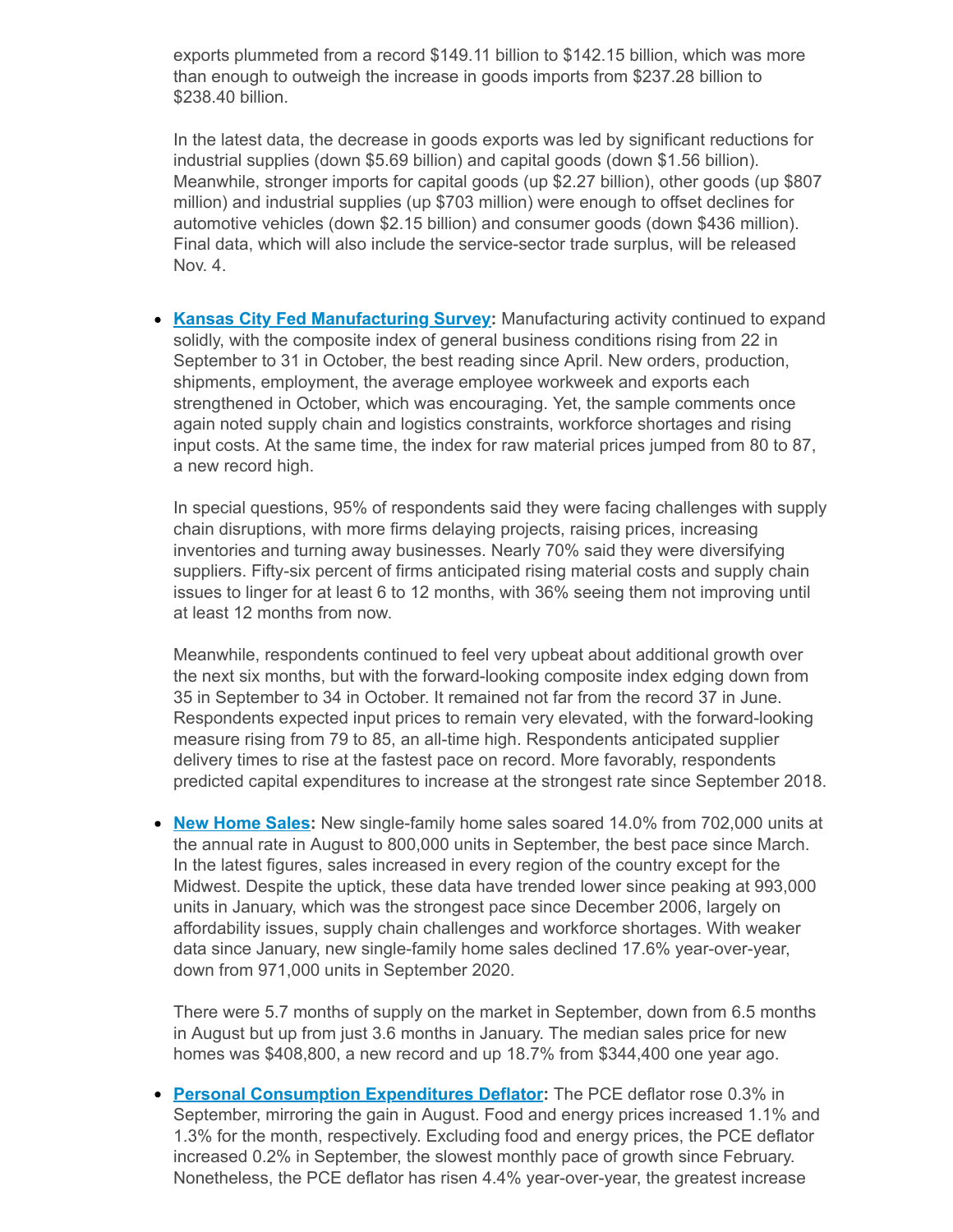since January 1991. Core inflation has increased 3.6% since September 2020, the same year-over-year pace as in June, July and August, remaining the fastest pace of inflation since May 1991.

Rising raw material costs continue to be a major [concern](https://click.email.nam.org/?qs=d7cac426451ceb6523f688f827e2efe8964141f23a09099c4211a95254dee40d36a5657dfa769609ee1949d1b945c0332c071938858c4eac) for manufacturers, especially with supply chain disruptions and soaring pent-up demand in the marketplace. Indeed, core inflation is likely to remain elevated, even if there is some stabilization by early 2022.

For its part, the Federal Reserve is likely to accept inflation that runs a little hotter than what has been seen in recent years, particularly if the longer-term average continues to hover around 2%, which is its stated goal. With that said, I expect the Federal Open Market Committee to announce that it will start tapering its asset purchases at its Nov. 2–3 meeting, with a possible interest rate hike in mid-2022.

**Personal Income and [Spending](https://click.email.nam.org/?qs=653d2d4edf38363216a3ecf73eb52abb1718c70fa62b0f6f8f16a0f53006c15cc7c65f304416342e95def81c7dc1419f8f3d6e2e5b5ca635):** Personal consumption expenditures increased 0.6% in September, extending the 1.0% gain in August. Nondurable goods spending rose 0.9% for the month, but durable goods purchases fell for the fourth time in five months, down 0.2% in September. Service-sector expenditures increased 0.6% in September, continuing to improve as more Americans get out and about. On a yearover-year basis, personal spending has increased a solid 10.9%, with durable and nondurable goods soaring 11.8% and 12.7%, respectively, and with service-sector purchases up 10.1% since September 2020.

Meanwhile, personal income fell 1.0% in September, falling for the first time since May. Over the past 12 months, personal income has risen 4.2%. Wages and salaries increased 0.8% for the month, with total manufacturing wages and salaries rising 0.2% from \$976.8 billion in August to \$978.9 billion in September. More importantly, total wages and salaries have increased 9.3% year-over-year, with manufacturing data up 10.1% since September 2020. Of note in the latest data, total unemployment insurance dropped from \$352.3 billion in August to \$97.7 billion in September, the lowest since March 2020.

The personal saving rate decreased from 9.2% in August to 7.5% in September, the lowest since December 2019. As such, the saving rate—after peaking at 33.8% in April 2020—has drifted down closer to the annual average in 2019 (7.6%), or before the COVID-19 pandemic.

**Richmond Fed [Manufacturing](https://click.email.nam.org/?qs=653d2d4edf3836329cbe4509188421d2a1ca9a9bfe0525524264cd4024fcd9bbbc81d2cee68c0d633b89236f6d7d1752c8b991db26193d7f) Survey:** After contracting in September for the first time since May 2020, manufacturing activity in the Richmond Federal Reserve Bank's district rebounded in October. The composite index of general business activity rose from -3 in September to 12 in October, with new orders, shipments and capacity utilization bouncing back for the month. In addition, employment, the average workweek and capital spending strengthened. Supplier challenges continued to keep the backlog of orders and vendor lead times growing, with the latter rising to a new alltime high. Wage growth pulled back for the second straight month from August's record pace but remained very elevated. Meanwhile, the forward-looking indicators remained encouraging, with manufacturers in the district expecting continued solid growth in activity over the next six months.

Inflation remained a significant challenge. Raw material costs soared 13.04% in October, slipping slightly from 14.01% in September. Firms reported that the prices received for their goods and services increased 9.42% in October, up from 9.13% in September. Likewise, respondents anticipated an annualized 6.49% increase in costs